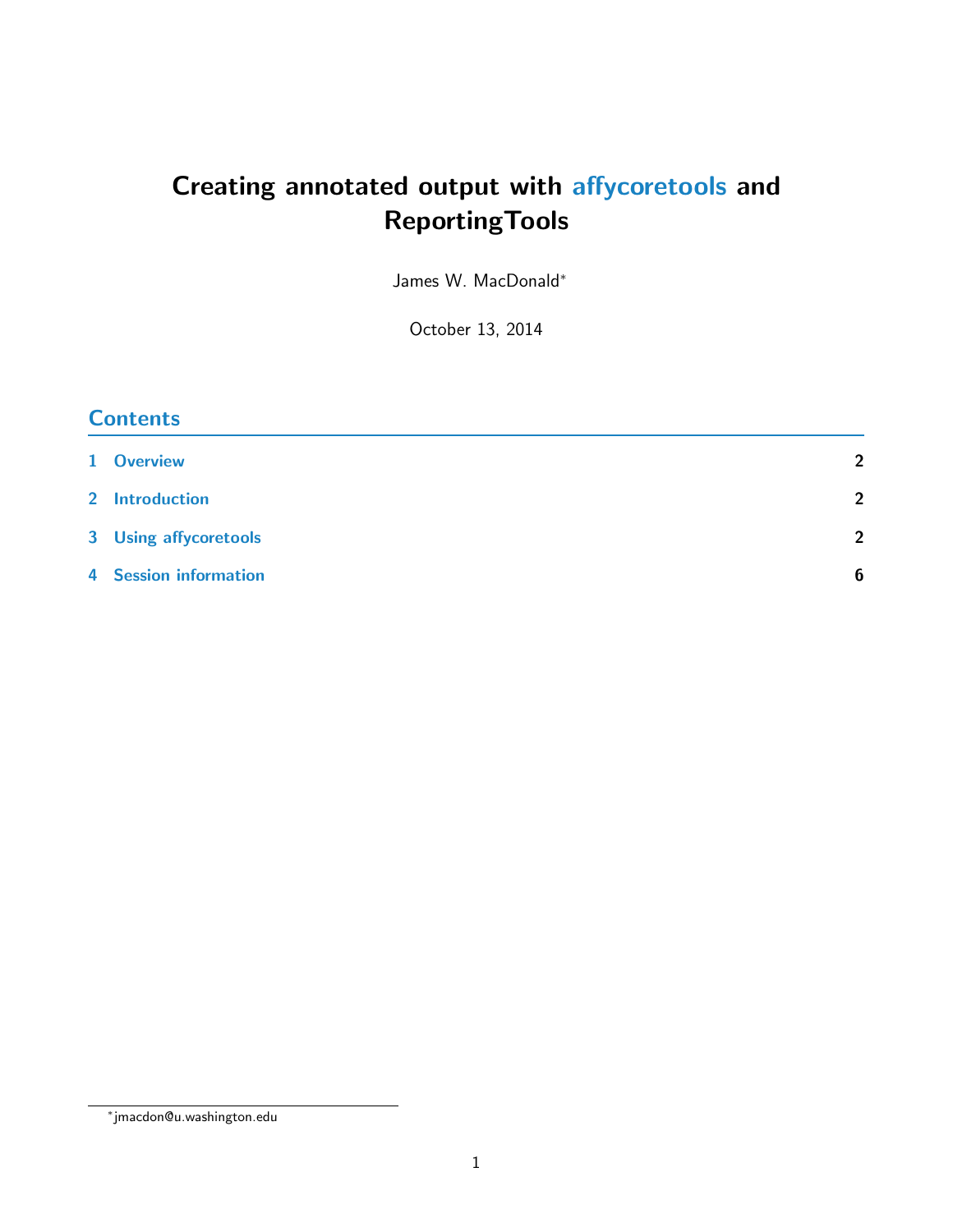#### <span id="page-1-0"></span>1 Overview

The *[affycoretools](http://bioconductor.org/packages/release/bioc/html/affycoretools.html)* package is intended to help people easily create useful output from various analyses. While affycoretools was originally intended for those using Affymetrix microarrays, this is no longer the case. While some functions remain Affy-centric, most are now much more general, and can be used for any microarray or RNA-Seq experiment.

# <span id="page-1-1"></span>2 Introduction

This package has evolved from my work as a service core biostatistician. I routinely analyze very similar experiments, and wanted to create a way to minimize all the cutting and pasting of code that I found myself doing. In addition, I wanted to come up with a good way to make an analysis reproducible, in the sense that I (or somebody else) could easily re-create the results.

In the past this package relied on the *[annaffy](http://bioconductor.org/packages/release/bioc/html/annaffy.html)* package, and was intended to be used in concert with a 'Sweave' document that contained both the code that was used to analyze the data, as well as explanatory text that would end up in a pdf (or HTML page) that could be given to a client. In the intervening period, people have developed other, better packages such as *[knitr](http://cran.fhcrc.org/web/packages/knitr/index.html)* and [ReportingTools](http://bioconductor.org/packages/release/bioc/html/ReportingTools.html) that make it much easier to create the sort of output I like to present to my clients.

### <span id="page-1-2"></span>3 Using affycoretools

For this section we will be using the sample. ExpressionSet data set that comes with the [Biobase](http://bioconductor.org/packages/release/bioc/html/Biobase.html) package. Remember that you can always run this code at home by doing this:

```
library(knitr)
purl(system.file("doc/RefactoredAffycoretools.Rnw", package="affycoretools"))
```
And then you will have a file called RefactoredAffycoretools.R in your working directory that you can either source or open with RStudio or Emacs/ESS, and run by chunk or line by line.

We first load and rename the data:

```
suppressMessages(library(affycoretools))
```
## Warning in namespaceImportMethods(ns, loadNamespace(j <- imp[[1L]], c(lib.loc, : No generic function found corresponding to requested imported methods for "colnames<-" from package "annaffy" (malformed exports?)

```
data(sample.ExpressionSet)
eset <- sample.ExpressionSet
eset
## ExpressionSet (storageMode: lockedEnvironment)
## assayData: 500 features, 26 samples
## element names: exprs, se.exprs
## protocolData: none
## phenoData
```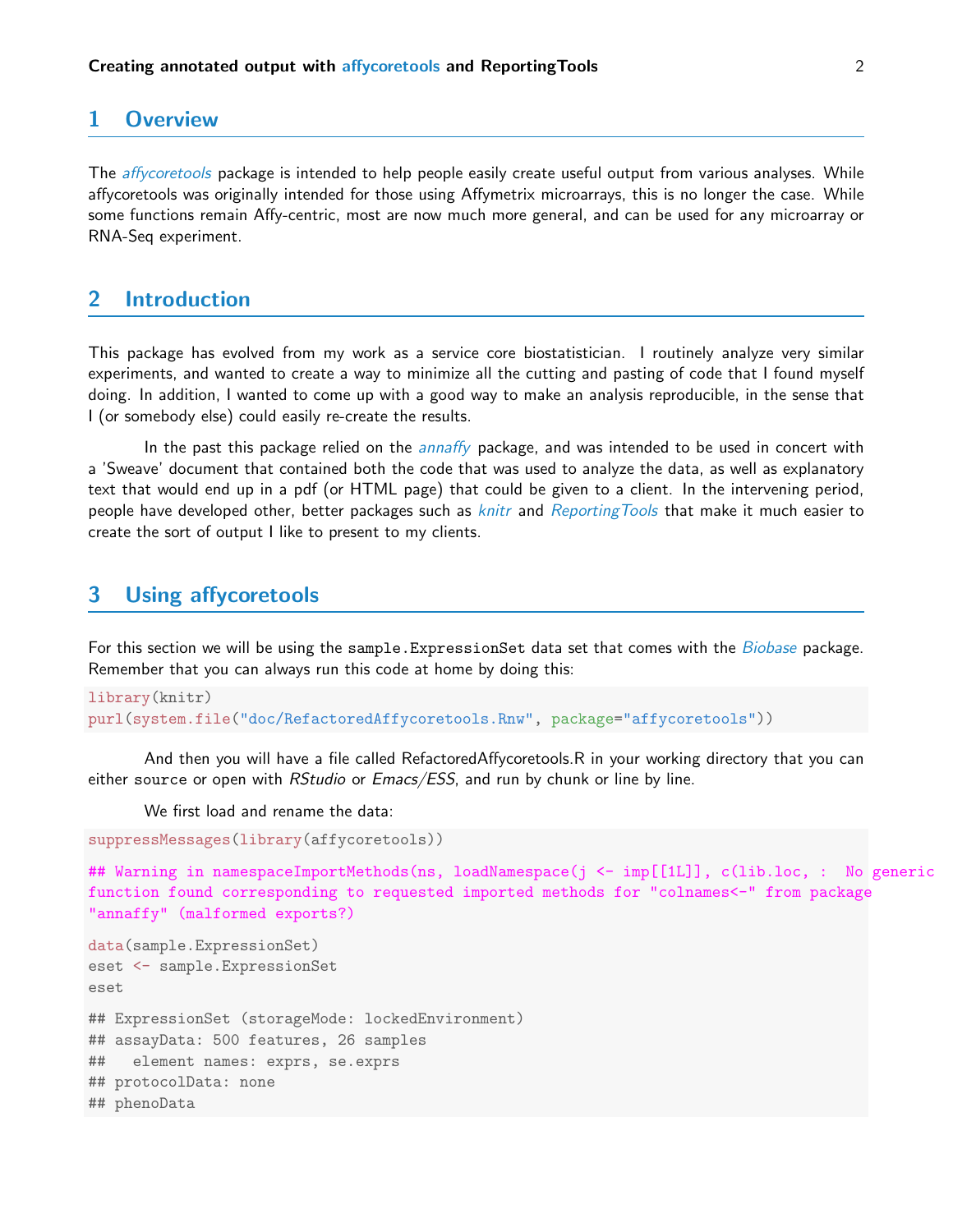```
## sampleNames: A B ... Z (26 total)
## varLabels: sex type score
## varMetadata: labelDescription
## featureData: none
## experimentData: use 'experimentData(object)'
## Annotation: hgu95av2
```
This ExpressionSet object is a truncated data set, based on an Affymetrix HG-U95av2 array. There are 26 samples and 500 probesets. We will use the *phenoData* to fit a linear model using *[limma](http://bioconductor.org/packages/release/bioc/html/limma.html). comment:* We will not cover any aspects of fitting a linear model here; the limma User's Guide covers this topic in depth. In addition, this analysis isn't meant to be correct in any sense; we are just doing this to get some data to annotate and output.

At this point we can generate a data.frame, but this data.frame has no annotation, such as gene names

## Warning in .generateExtraRows(tab, keys, jointype): 'select' resulted in 1:many mapping

or symbols, etc, that say what each probeset is measuring. The MArrayLM object that we are calling 'fit2', is

gns <- select(hgu95av2.db, featureNames(eset), c("ENTREZID","SYMBOL","GENENAME"))

```
suppressMessages(library(limma))
pd <- pData(phenoData(eset))
design <- model.matrix(~0+type+sex, pd)
colnames(design) <- gsub("type|sex", "", colnames(design))
contrast \leq matrix(c(1,-1,0))colnames(contrast) <- "Case vs control"
fit <- lmFit(eset, design)
fit2 <- contrasts.fit(fit, contrast)
fit2 <- eBayes(fit)
topTable(fit2, 1)[,1:4]## logFC AveExpr t P.Value
## 31667_r_at 763.1646 735.1835 24.84768 1.429233e-18
## AFFX-HSAC07_X00351_M_st 193.4776 197.6336 23.57778 4.770893e-18
## 31375_at 368.1255 395.6733 22.26916 1.761763e-17
## 31466_at 198.3558 195.4360 20.62148 1.011904e-16
```
## 31597\_r\_at 1590.9543 1634.2481 20.58837 1.049424e-16 ## 31440\_at 597.5251 659.0559 20.51108 1.142742e-16 ## 31396\_r\_at 2344.2449 2504.3938 20.29175 1.457511e-16 ## AFFX-hum\_alu\_at 8005.2783 8681.4000 19.45532 3.768484e-16 ## 31391\_at 380.7353 401.1064 19.35000 4.258204e-16 ## AFFX-HSAC07\_X00351\_3\_at 4771.0705 4869.6635 19.34299 4.293033e-16

capable of containing these data, and will append those data to the topTable output.

suppressMessages(library(hgu95av2.db))

## There are one-to many mappings here, so we just

## removed duplicates in a very naive way.

between keys and return rows

fit2\$genes <- gns

gns <- gns[!duplicated(gns[,1]),]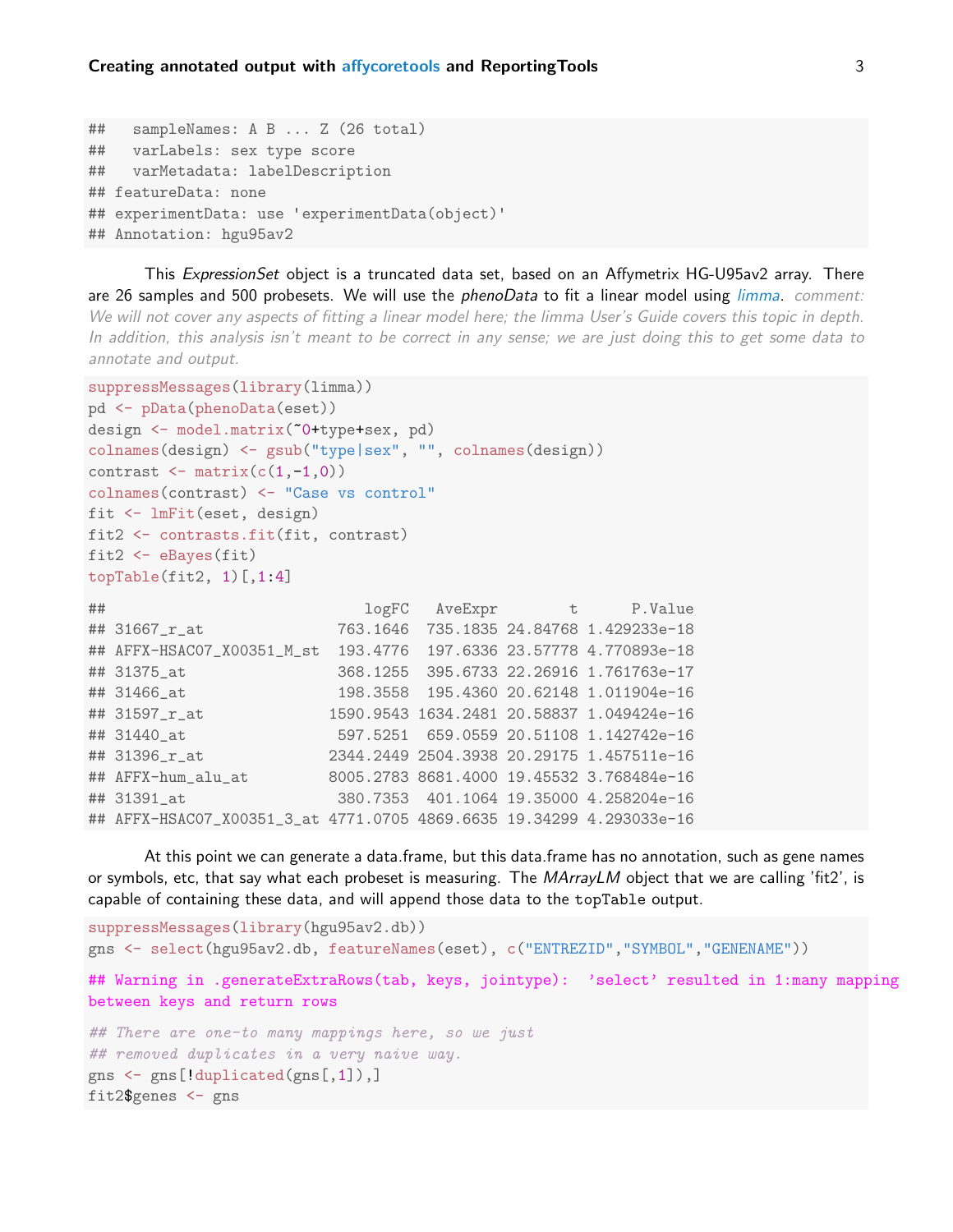```
topTable(fit2, 1)[,1:3]
```

| ## |                    |                                                    | PROBEID ENTREZID | SYMBOL        |
|----|--------------------|----------------------------------------------------|------------------|---------------|
|    | ## 31667_r_at      | $31667$ $r$ at                                     | 10002            | NR2E3         |
|    |                    | ## AFFX-HSACO7_X00351_M_st AFFX-HSACO7_X00351_M_st | $<$ NA $>$       | $<$ NA $>$    |
|    | ## 31375_at        | 31375_at                                           | $<$ NA $>$       | $<$ NA $>$    |
|    | ## 31466_at        | 31466_at                                           |                  | 3128 HLA-DRB6 |
|    | ## 31597_r_at      | $31597$ $r$ at                                     |                  | 1978 EIF4EBP1 |
|    | ## 31440_at        | 31440_at                                           | 6932             | TCF7          |
|    | ## 31396_r_at      | $31396$ $r$ at                                     | 4440             | MSI1          |
|    | ## AFFX-hum_alu_at | AFFX-hum_alu_at                                    | $<$ NA $>$       | $<$ NA $>$    |
|    | ## 31391_at        | 31391_at                                           | 9001             | HAP1          |
|    |                    | ## AFFX-HSAC07_X00351_3_at AFFX-HSAC07_X00351_3_at | $<$ NA $>$       | $<$ NA $>$    |

After adding the annotation data to the MArrayLM object, the topTable output now contains the appropriate annotation data for each probeset. At this point we can output an HTML table that contains these data.

```
suppressMessages(library(ReportingTools))
htab <- HTMLReport("afile", "My cool results")
publish(topTable(fit2, 1), htab)
finish(htab)
```

```
## [1] "./afile.html"
```
And now we have a HTML table called 'afile.html' in our working directory, that contains the data for our top 10 genes. This table is not particularly interesting, and the Reporting Tools package already has functionality to just do something like

```
htab <- HTMLReport("afile2", "My cool results, ReportingTools style")
publish(fit2, htab, eset, factor = pd$type, coef = 1, n = 10)
finish(htab)
```

```
## [1] "./afile2.html"
```
and it will automatically generate an annotated table, with some extra plots that show the different groups, and we didn't even have to use topTable directly. However, the default plots in the HTML table are a combination of dotplot and boxplot, which I find weird (see afile2.html if you are running this code yourself). Since Reporting Tools is easily extensible, we can make changes that are more pleasing.

```
d.f <- topTable(fit2, 2)
out \leq makeImages(df = d.f, eset = eset, grp.factor = pd$type, design = design,
                  contrast = contrast, colind = 1, repdir = ".")
htab <- HTMLReport("afile3", "My cool results, affycoretools style")
publish(out$df, htab, .mofifyDF = list(entrezLinks, affyLinks))
finish(htab)
```

```
## [1] "./afile3.html"
```
Note that there are two differences in the way we did things. First, we create a data.frame, and then decorate it with the plots using the makeImages function. This will by default create dotplots (or you can specify boxplots). For the plots to fit in an HTML table, there are no axis labels. However, each plot is also a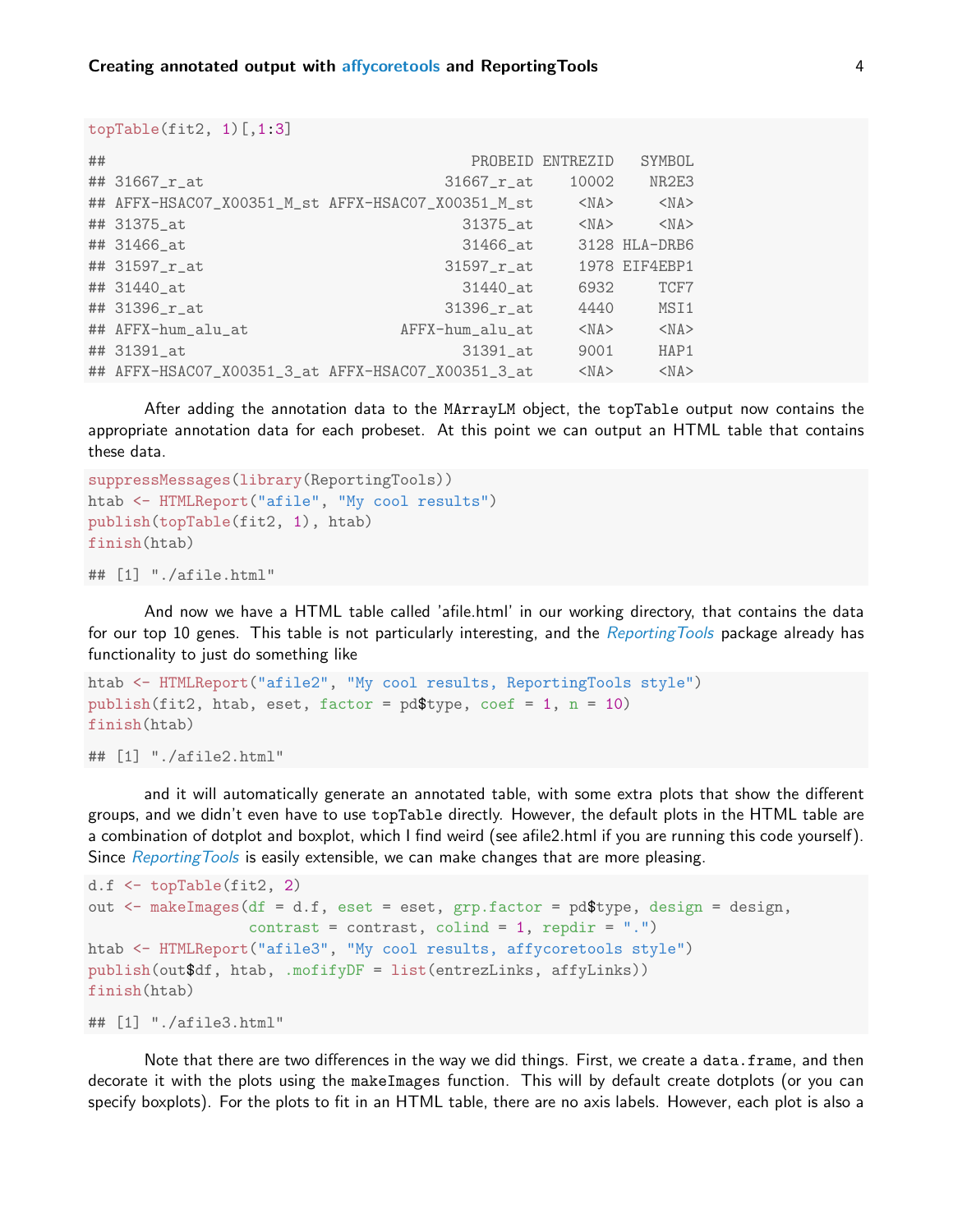#### Creating annotated output with [affycoretools](http://bioconductor.org/packages/release/bioc/html/affycoretools.html) and ReportingTools **5** 5

link, and if you click on it, a larger plot with axis labels will be presented. See 'afile3.html', if you are running this code yourself.

All the little files that get created can get pretty messy, so the default is to put everything into a 'reports' subdirectory, so your working directory stays clean. For this example we over-ride the defaults so we do not have to go searching in subdirectories for our tables.

An alternative parameterization that probably makes more sense is to fit coefficients for each sex/treatment combination.

```
grps \le factor(apply(pd[,1:2], 1, paste, collapse = "_"))
design <- model.matrix(~0+grps)
colnames(design) <- gsub("grps", "", colnames(design))
contrast \leq matrix(c(1,-1,0,0,0, 0, 1, -1,1, -1, -1,1),
                   ncol = 3colnames(contrast) <- c("Female_Case vs Female_Control",
                        "Male_Case vs Male_Control",
                        "Interaction")
fit <- lmFit(eset, design)
fit2 <- contrasts.fit(fit, contrast)
fit2 <- eBayes(fit2)
fit2$genes <- gns
```
With this parameterization we can look at intra-sex differences, as well as the interaction (looking for sex-specific changes). This now means that we have a total of three HTML tables to output, which makes things a bit more complex to present. Luckily, this is pretty simple to accomplish. For this step we will now use the default 'reports' subdirectory to keep everything straight. In addition, we will trim down the output a bit.

```
## get a list containing the output for each comparison
out \leq lapply(1:3, function(x) topTable(fit2, x))
## process the output to add images
htab \leftarrow lapply(1:3, function(x){
    tmp <- HTMLReport(gsub("_", " ", colnames(contrast)[x]), colnames(contrast)[x], "./reports")
    tmp2 <- makeImages(out[[x]], eset, grps, design, contrast, x)
    publish(tmp2$df, tmp, .modifyDF = list(affyLinks, entrezLinks))
    finish(tmp)
    return(tmp)
\}## Now make an index.html file to contain links to the various comps
idx <- HTMLReport("index", "Links to our stuff")
publish(hwriter::hwrite("Univariate comparisons", br = TRUE, header = 2), idx)
publish(Link(htab), idx)
finish(idx)
## [1] "./index.html"
```
Now there will be an index.html file in the current directory that has individual links to each of the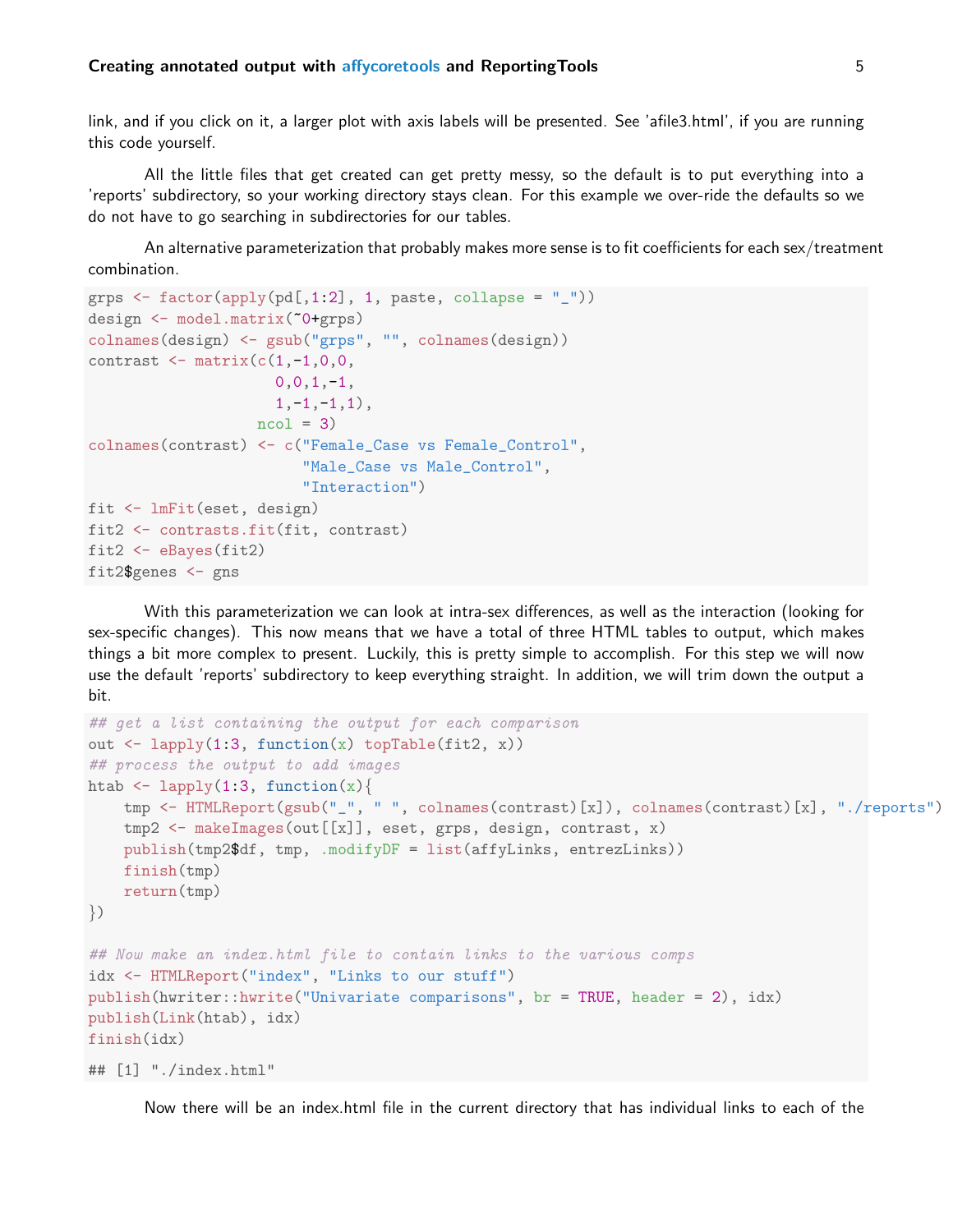three comparisons we made. This is nice, as you only have to point a client or PI to a single link that they can use to explore all the results.

We are often asked to create a Venn diagram showing overlap between groups. This is pretty simple to do, but it would be nicer to have an HTML version with clickable links, so your PI or end user can see what genes are in each cell of the Venn diagram. As an example, we can generate a Venn diagram comparing overlapping genes between the male and female comparisons.

```
collist \leftarrow list(1:2)venn <- makeVenn(fit2, contrast, design, collist = collist, adj.meth = "none")
vennlnk <- vennPage(venn, "venn_diagram", "Venn diagram")
```
The makeVenn function also returns a vennCounts object that we can use in our *[knitr](http://cran.fhcrc.org/web/packages/knitr/index.html)* document to generate a Venn diagram there as well  $(1)$ .

```
vennDiagram(venn[[1]]$venncounts, cex = 0.9)
```
And we can add a link to our index page quite easily.

```
idx <- HTMLReport("index","Links to our stuff")
publish(hwriter::hwrite("Univariate comparisons", br = TRUE, header = 2), idx)
publish(Link(htab), idx)
publish(hwriter::hwrite("Venn diagrams", br = TRUE, header = 2), idx)
publish(Link("Venn1", vennlnk), idx)
finish(idx)
```

```
## [1] "./index.html"
```
There is similar functionality for presenting the results of a GO hypergeometric analysis (makeGoTable), and GSEA analysis, based on the romer function in *[limma](http://bioconductor.org/packages/release/bioc/html/limma.html)* (runRomer and outputRomer).

## <span id="page-5-0"></span>4 Session information

The version of R and packages loaded when creating this vignette were:

toLatex(sessionInfo())

- R version 3.1.1 Patched (2014-09-25 r66681), x86\_64-unknown-linux-gnu
- Locale: LC\_CTYPE=en\_US.UTF-8, LC\_NUMERIC=C, LC\_TIME=en\_US.UTF-8, LC\_COLLATE=C, LC\_MONETARY=en\_US.UTF-8, LC\_MESSAGES=en\_US.UTF-8, LC\_PAPER=en\_US.UTF-8, LC\_NAME=C, LC\_ADDRESS=C, LC\_TELEPHONE=C, LC\_MEASUREMENT=en\_US.UTF-8, LC\_IDENTIFICATION=C
- Base packages: base, datasets, grDevices, graphics, methods, parallel, stats, stats4, utils
- Other packages: AnnotationDbi 1.28.0, Biobase 2.26.0, BiocGenerics 0.12.0, DBI 0.3.1, GO.db 3.0.0, GenomeInfoDb 1.2.0, IRanges 2.0.0, RSQLite 0.11.4, ReportingTools 2.6.0, S4Vectors 0.4.0, affy 1.44.0, affycoretools 1.38.0, hgu95av2.db 3.0.0, knitr 1.7, limma 3.22.0, org.Hs.eg.db 3.0.0
- Loaded via a namespace (and not attached): AnnotationForge 1.8.0, BBmisc 1.7, BSgenome 1.34.0, BatchJobs 1.4, BiocInstaller 1.16.0, BiocParallel 1.0.0, BiocStyle 1.4.0, Biostrings 2.34.0, Category 2.32.0, DESeq2 1.6.0, Formula 1.1-2, GGally 0.4.8, GOstats 2.32.0, GSEABase 1.28.0, GenomicAlignments 1.2.0, GenomicFeatures 1.18.0, GenomicRanges 1.18.0, Hmisc 3.14-5, KernSmooth 2.23-13, MASS 7.3-35, Matrix 1.1-4, OrganismDbi 1.8.0, PFAM.db 3.0.0,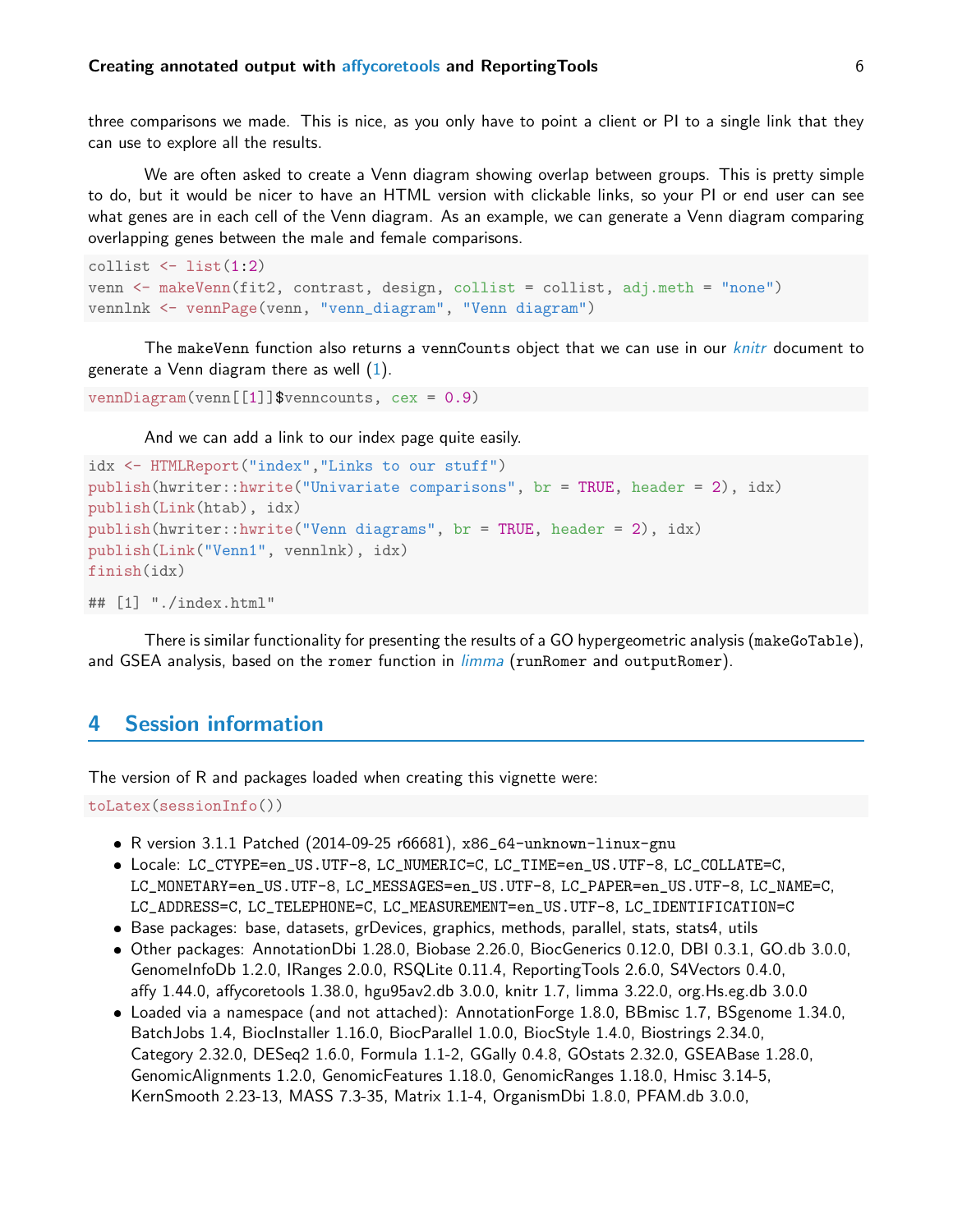

<span id="page-6-0"></span>

R.methodsS3 1.6.1, R.oo 1.18.0, R.utils 1.34.0, RBGL 1.42.0, RColorBrewer 1.0-5, RCurl 1.95-4.3, Rcpp 0.11.3, RcppArmadillo 0.4.450.1.0, Rsamtools 1.18.0, VariantAnnotation 1.12.0, XML 3.98-1.1, XVector 0.6.0, acepack 1.3-3.3, affyio 1.34.0, annaffy 1.38.0, annotate 1.44.0, base64enc 0.1-2, biomaRt 2.22.0, biovizBase 1.14.0, bit 1.1-12, bitops 1.0-6, brew 1.0-6, caTools 1.17.1, checkmate 1.4, cluster 1.15.3, codetools 0.2-9, colorspace 1.2-4, dichromat 2.0-0, digest 0.6.4, edgeR 3.8.0, evaluate 0.5.5, fail 1.2, ff 2.2-13, foreach 1.4.2, foreign 0.8-61, formatR 1.0, gcrma 2.38.0, gdata 2.13.3, genefilter 1.48.0, geneplotter 1.44.0, ggbio 1.14.0, ggplot2 1.0.0, gplots 2.14.2, graph 1.44.0, grid 3.1.1, gridExtra 0.9.1, gtable 0.1.2, gtools 3.4.1, highr 0.3, hwriter 1.3.2,